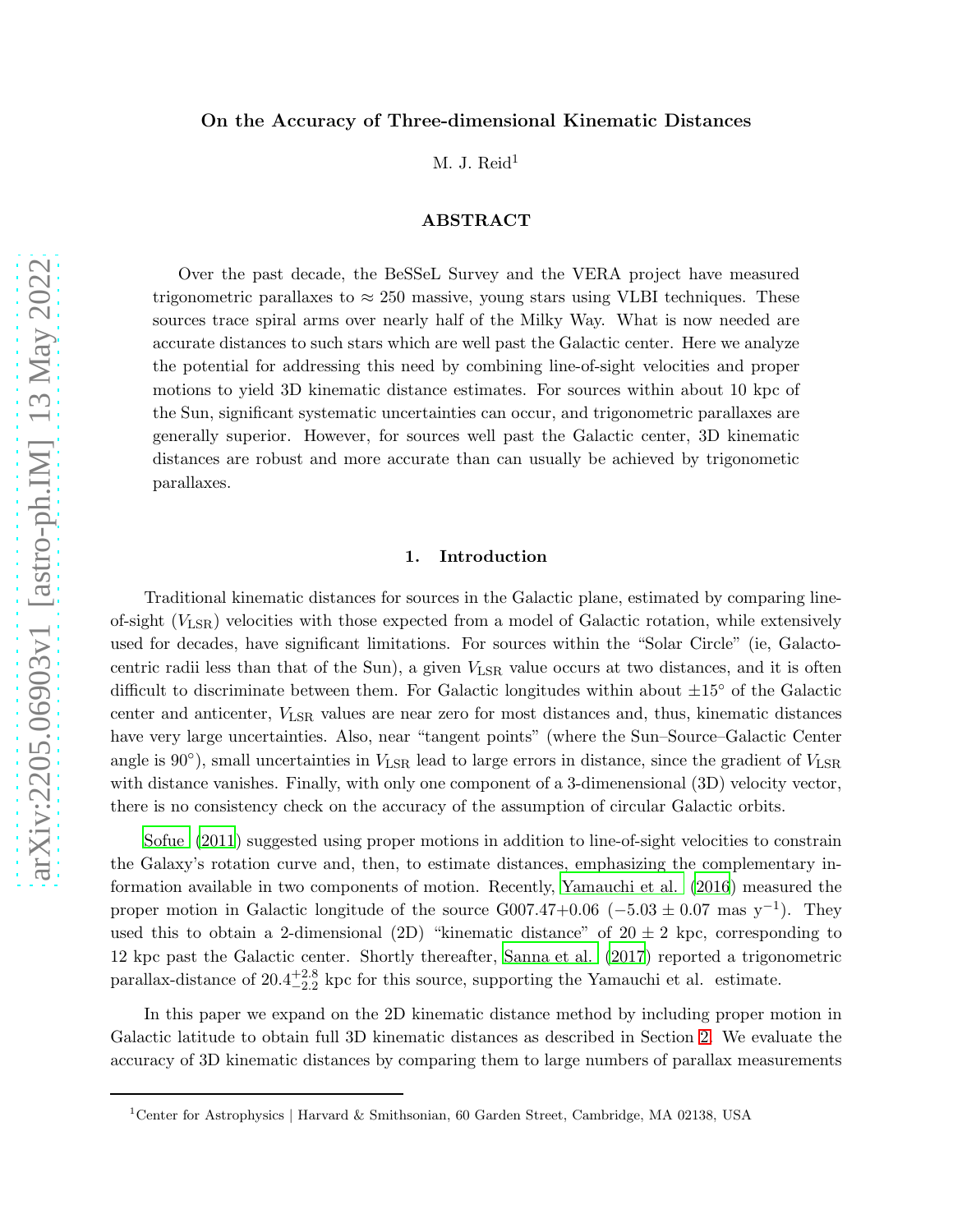in Section [3.](#page-2-0) Next, we use simulations in Section [4](#page-3-0) to quantify expected distance precision and accuracy in the presence of random non-circular motions. Then, in Section [5,](#page-6-0) we investigate sources of systematic error from inaccuracies in the assumed Galactic rotation curve and for anomalous motions seen in sources near the end of the Galactic bar. Finally, in Section [6,](#page-7-0) we summarize and comment on potential applications of 3D kinematic distances.

### 2. Estimating Distance with 3D Motions

<span id="page-1-0"></span>3D kinematic distance estimates come from combining probability density as a function of distance for the line-of-sight velocity and the proper motion components in Galactic longitude and latitude. Assuming the measured values are Gaussianly distributed, the probability density function (PDF) for the line-of-sight velocity component is given by the following:

$$
\text{Prob}_v(d|v, \sigma_v, RC) \propto \frac{1}{\sigma_v} e^{-\Delta v^2/2\sigma_v^2} \quad , \tag{1}
$$

where  $\Delta v$  is the measured value of the line-of-sight velocity component minus a value predicted by a rotation curve  $(RC)$ , and  $\sigma_v$  is the uncertainty in the measurement. For one component of proper motion (toward Galactic longitude or latitude) the PDF is given by:

$$
\text{Prob}_{\mu}(d|\mu, \sigma_{\mu}, RC) \propto \frac{1}{\sigma_{\mu}} e^{-\Delta\mu^2/2\sigma_{\mu}^2} \quad , \tag{2}
$$

where  $\Delta \mu$  is the measured proper motion component minus the velocity predicted from the rotation curve divided by distance. For orbits within the Galactic plane, the expected Galactic latitude motion should be small. However, the PDF should be broader for nearby compared to distant sources, thereby providing some distance information.

We multiply the three component PDFs to yield a combined 3D likelihood function, from which we estimate a distance to the source from the location of peak of the function. Fig. [1](#page-2-1) provides an example of the method for a simulated source toward longitude 15◦ at 12 kpc distance and with 7 km s−<sup>1</sup> random noise added to each component of velocity. Plotted are PDFs vs distance for each of the three components of velocity, and the heavy black line is the combined 3D likelihood. Note that the 3D likelihood resolves distance ambiguities apparent in both the line-of-sight velocity and the longitude proper motion PDFs.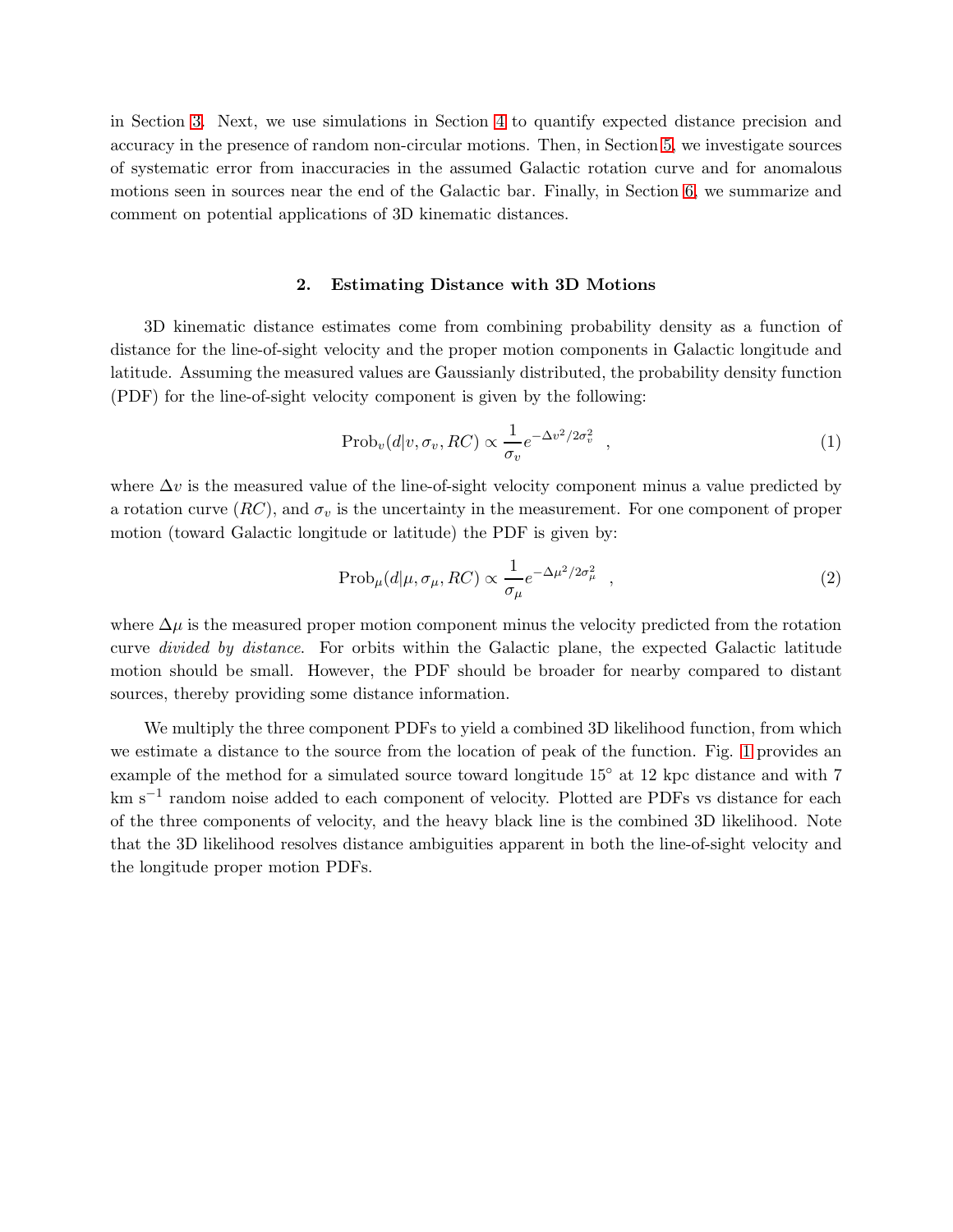

<span id="page-2-1"></span>Fig. 1.— Simulated probability density functions (PDFs) for 3 components of velocity for a source at longitude 15° at a distance of 12 kpc and with 7 km s<sup>-1</sup> noise added to each component (see listed  $V_{\rm LSR}$ and proper motion (PM) values). The black likelihood function combines the 3 component PDFs (i.e., 3D kinematic distance) and its peak and width provides an accurate and robust distance estimate and uncertainty.

We estimate distance from the peak of the combined 3D likelihood and assign a *formal* uncertainty from the half-width in distance between points at  $e^{-0.5}$  about the peak. This formal uncertainty can underestimate a realistic error when the (unnormalized) 3D likelihood peak is low. This can happen, for example, when the line-of-sight velocity gives a distance that is in significant tension with that from the Galactic longitude motion, and the resulting 3D likelihood function can be too narrow to indicate uncertainty reliably. In order to deal with such cases, we calculate an alternative uncertainty as half the separation of the peaks of the line-of-sight velocity and Galactic longitude motion PDFs. We then report the maximum of this uncertainty and the formal uncertainty to arrive at a more conservative distance uncertainty.

#### 3. Comparison of 3D Kinematic Distances with Parallaxes

<span id="page-2-0"></span>Using the parallaxes and proper motions compiled by [Reid et al. \(2019](#page-9-3)) from the Bar and Spiral Structure Legacy (BeSSeL) Survey (bessel.vlbi-astrometry.org) and the VLBI Exploration of Radio Astrometry (VERA) project (www.miz.nao.ac.jp), the left panel of Fig. [2](#page-3-1) shows a good correspondence between the parallax distances and the 3D kinematic distances. We note that 3D kinematic distances for sources nearby ( $d \leq 8$  kpc) are slightly biased toward larger values compared to parallaxes. This occurs because astrophysical noise (eg, Virial motions of  $\sim 7 \text{ km s}^{-1}$ ) in the longitude and latitude directions leads to asymmetric PDFs when dividing by distance to convert to angular motion. As distance approaches zero, this effect is magnified. Fortunately, this bias decreases with increasing distance and does not significantly affect 3D kinematic distances for sources past the Galactic center (see Section [4](#page-3-0) for results of simulations).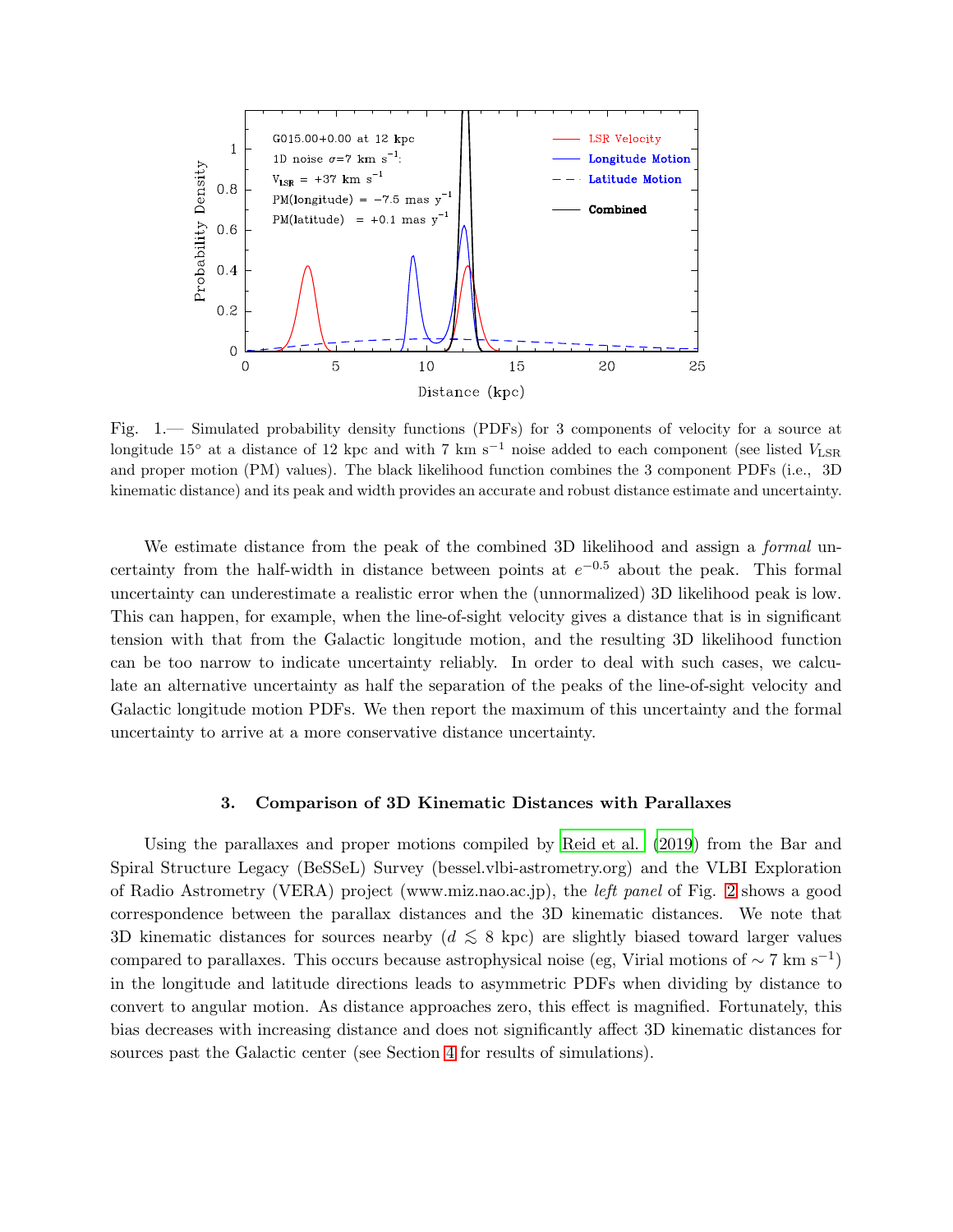

<span id="page-3-1"></span>Fig. 2.— VLBI parallax and proper motion data from [Reid et al. \(2019](#page-9-3)) selecting only sources with fractional parallax uncertainty  $< 15\%$ . Left panel: Comparison of 3D kinematic vs parallax distances. Right panel: Uncertainties in the two methods vs distance. Note that 3D kinematic distance accuracy (red dots) matches and then surpases parallax accuracy (black circles) beyond about 8 kpc.

The *right panel* of Fig. [2](#page-3-1) shows measurement *uncertainty* vs distance for the two methods. For nearby sources, 3D kinematic distances are considerably more uncertain than the parallax measurements. However, a given parallax uncertainty  $(\sigma_{\pi})$  leads to increasing distance uncertainty with distance (since  $\sigma_d = d^2 \sigma_{\pi}$ ), and beyond  $\approx 8$  kpc 3D kinematic distances tend to be more precise. The basic reason for this is that the longitude proper motion can be very large. For example, a source toward Galactic longitude 0.0 and well past the Galactic center will have an apparent longitude speed of  $2\Theta_0 \approx 470$  km/s, since for circular orbits the Sun and the source are moving in opposite directions with speeds of  $\Theta_0$ . Even if one misestimates a source's motion by 20 km/s (eg, by measuring only one water maser spot occurring in an outflow of about that magnitude), that only corresponds to a 4% error. Also, errors of this magnitude in the assumed rotation curve will lead to similarly small distance errors. Except for sources within about 4 kpc of the Galactic center, the rotation curve of [Reid et al. \(2019](#page-9-3)), based on "gold standard" parallax distances and measured 3D motions, should be accurate to about  $\pm 10 \text{ km s}^{-1}$ . We conclude that combining  $V_{\text{LSR}}$ and proper motion measurements can yield robust and precise distances for sources well past the Galactic center.

## 4. Effects of Random Non-Circular Motions

<span id="page-3-0"></span>In this section, we investigate the accuracy of 3D kinematic distances by simulating observations of sources whose motions differ from an assumed rotation curve by the addition of random peculiar motions. Specifically, for a given Galactic longitude and distance from the Sun, we calculate the circular motion in the Galactic plane from the "universal rotation curve" formulation of [Persic, Salucci & Stel \(1996](#page-9-4)). This rotation curve is specified by only two parameters, and we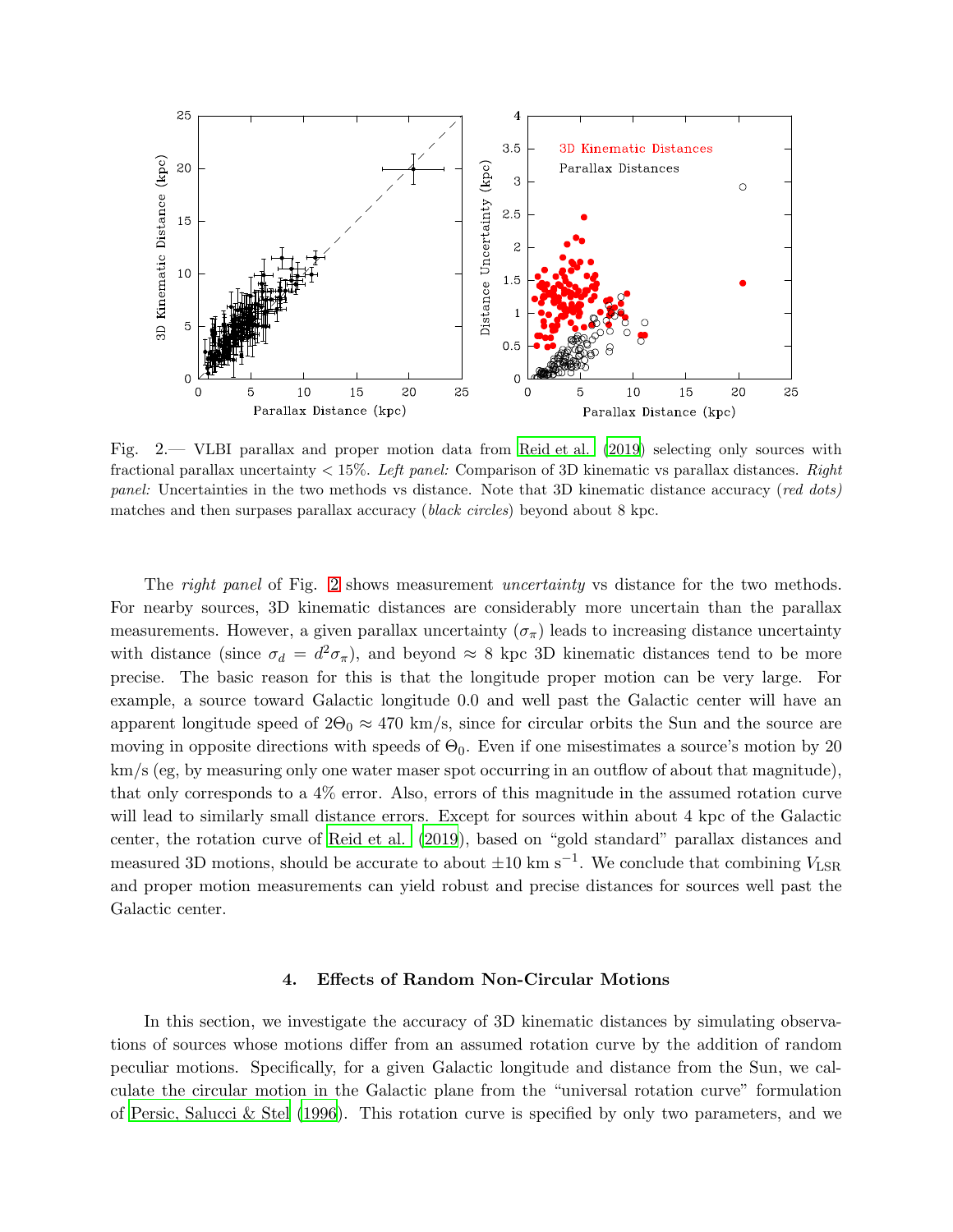adopt the a2 and a3 values from [Reid et al. \(2019](#page-9-3)) (from model A5) obtained by fitting parallax and proper motion data for 147 masers associated with very young  $(< 1 \text{ My})$  and massive stars.

We add Gaussian random noise with  $1\sigma$  dispersions,  $\sigma_v$ , of 7 or 20 km s<sup>-1</sup> to each of the three components of velocity. A one-dimensional dispersion of 7 km s−<sup>1</sup> corresponds to a full magnitude dispersion of 12 km s<sup>−1</sup>, and is a good approximation of random Virial motions of young and massive stars within giant molecular clouds [\(Reid et al. 2009](#page-9-5)). A 20 km s<sup>-1</sup> dispersion is representative of much older stars and is shown to indicate the sensitivity of 3D kinematic distances to significantly larger dispersions. For each simulated source, we calculate its probability density functions and estimate distance as described in Section [2.](#page-1-0)

Fig. [3](#page-5-0) displays the fractional distance error (ie, the difference between simulated and true distances divided by the true distance) as a function of the true distance for the two velocity dispersions. We calculate 10,000 independent trials for each true distance sampled every 0.5 kpc and connect the unweighted means of those trials. The representative error bars in Fig. [3](#page-5-0) are standard deviations about the mean value and indicate the expected statistical  $(1\sigma)$  uncertainty in a single trial. The simulations reveal both statistical uncertainties and systematic biases in 3D kinematic distances.

Regarding statistical uncertainties, for magnitudes of Galactic longitude below  $\approx 90^{\circ}$  (ie, in Galactic quadrants I and IV) and true distances  $\gtrsim$  10 kpc, fractional distance uncertainties are  $\lesssim 10\%$ , corresponding to  $\lesssim \pm 1$  kpc at 10 kpc. For longitude magnitudes > 90° (ie, quadrants II and III), statistical uncertainties start to grow, especially for the larger (20 km s<sup>-1</sup>) random noise used in the simulations. This occurs because the sensitivity of both line-of-sight and longitude motions, which are proportional gradients in circular motion with distance, are low and random noise becomes relatively more important.

Systematic biases, owing to random peculiar motions, typically are less than several percent of distance at most Galactic longitudes for true distances  $\geq 10$  kpc. For example, at a longitude of 30◦ and a true distance of 12 kpc, random motions of 20 km s−<sup>1</sup> yield a bias in fractional distance of  $< 0.2\%$ , and this bias only grows to 1% at a longitude of 120 $^{\circ}$ . However, a clear inversedistance bias towards larger estimated distances is seen for true distances  $\lesssim 5$  kpc. This occurs because astrophysical noise (eg, Virial motions of  $\sim 7 \text{ km s}^{-1}$ ) in the longitude direction leads to an asymmetric PDF when dividing by distance to convert to angular motion. As distance approaches zero, this effect is magnifed. Fortunately, this bias is predictable, provided the velocity noise is known, and, in any event, it decreases with increasing distance and often becomes insignificant for distances  $\gtrsim 10$  kpc.

A second systematic problem is evident, for example, in the 5◦ and 30◦ longitude plots in Fig. [4](#page-3-0) as a  $\lesssim 10\%$  positive bias between true distances of 6 to 10 kpc for 20 km s<sup>-1</sup> added noise, and as a 30% positive bias in the 60<sup>°</sup> longitude plot near 3.5 kpc for 7 km s<sup>-1</sup> added noise. These cases can also be identified by thier large standard deviations. They are caused by a combination of effects, including 1) near the tangent points (at 8.1, 7.1 and 4.1 kpc for longitudes of  $5^{\circ}$ ,  $30^{\circ}$ , and 60°, respectively) the gradient in the line-of-sight velocity vanishes, and 2) a small number of trials can have a secondary probability peak at much larger distance which is slightly favored over the "primary" peak, owing to the addition of random motions. These cases can be recognized as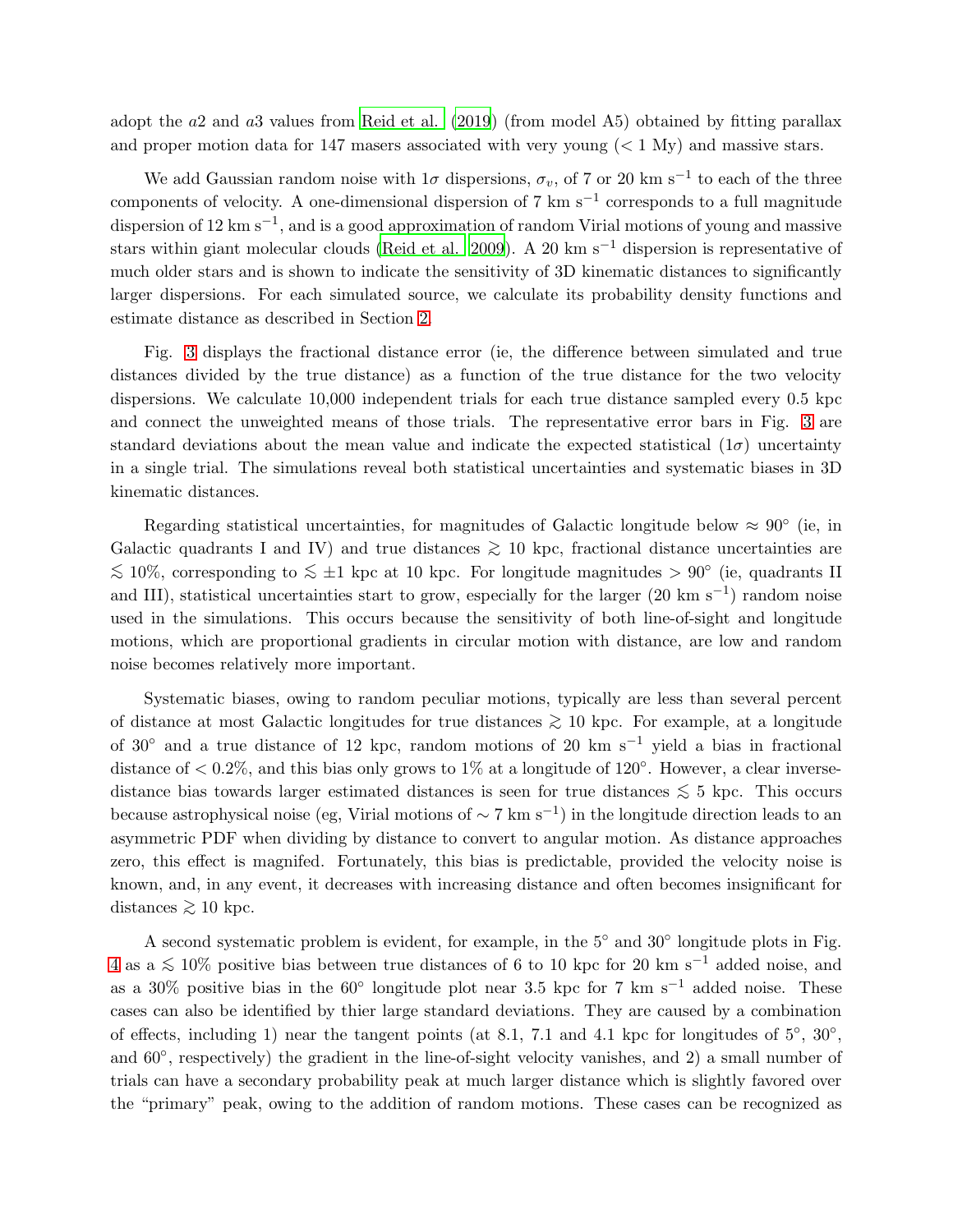problematic by examining the component PDFs in a manner similar to Fig. [1.](#page-2-1) However, here we have not attempted to remove such cases when presenting means and standard deviations from all trials.



<span id="page-5-0"></span>Fig. 3.— Fractional distance error versus true distance for simulated data with 7 km s<sup>-1</sup> (red lines) and  $20 \text{ km s}^{-1}$  (*blue dashed lines*) random noise added. Lines are unweighted averages of 10,000 random trials sampled every 0.5 kpc; representative single-trial error bars indicate standard deviations about the mean. Galactic longitudes are indicated in the top right of each panel, with the  $\pm$  symbol indicating that the same plot holds for both longitudes. Note the significant bias of 3D kinematic distance estimates, which grow toward the origin as the inverse of true distance. See Section [4](#page-3-0) for more discussion.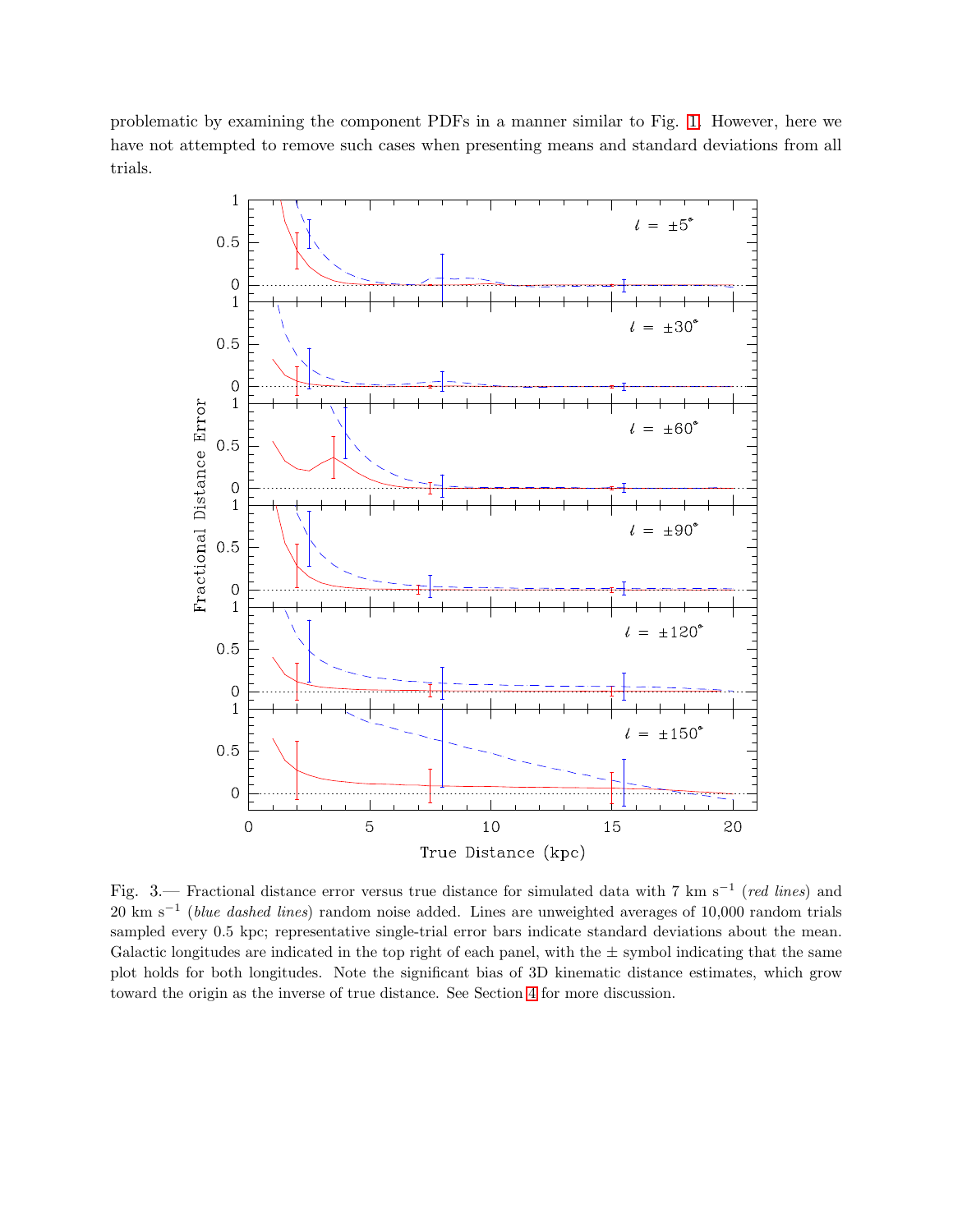#### 5. Effects of Systematic Errors

<span id="page-6-0"></span>The 3D kinematic distance method requires accurate values for the Galaxy's fundamental parameters: the distance to the Galactic center  $(R_0)$ , the circular rotation speed at the Sun  $(\Theta_0)$ , and its rotation curve. Fortunately, the BeSSeL Survey and the VERA project have provided hundreds of parallaxes and proper motions for massive and extremely young  $(< 1 \text{ My})$  stars, and these have been modeled to give accurate estimates of  $R_0 = 8.15 \pm 0.15$  kpc and  $\Theta_0 = 236 \pm 7$ km s<sup>-1</sup> [\(Reid et al. 2019](#page-9-3)). These values are independently confirmed by 1) infrared observations tracing stars orbiting the supermassive black hole, Sgr  $A^*$ , at the center of the Galaxy, giving  $R_0 = 7.946 \pm 0.059$  kpc [\(Do et al. 2019](#page-9-6)) and  $R_0 = 8.275 \pm 0.034$  kpc [\(Gravity Collaboration et al.](#page-9-7) [2021\)](#page-9-7), for which a variance-weighted average is  $R_0 = 8.19$  kpc, and 2) the apparent proper motion in longitude of Sgr A\* (giving the reflex of the Sun's orbital motion in the Galaxy) of  $6.411 \pm 0.008$ mas y<sup>-1</sup> [\(Reid & Brunthaler 2020](#page-9-8)), which translates to  $\Theta_0 = 236 \pm 2$  km s<sup>-1</sup>, after subtracting the Sun's peculiar motion of  $12 \pm 2$  km s<sup>-1</sup> (Schönrich, Binney & Dehnen 2010) in the direction of Galactic rotation.

The BeSSeL Survey and VERA project measurements also, provide a "gold standard" rotation curve, based on parallax distances and 3D velocities, between Galactocentric radii (R) of 4 to 15 kpc [\(Reid et al. 2019\)](#page-9-3). Thus, inaccuracies in the model of the Galaxy are not likely to have a significant effect on 3D kinematic distances over this range of radii. However, inside of 5 kpc the observational constraints for the adopted "universal" rotation curve model become weaker. In order to assess the accuracies of 3D kinematic distances in the central 5 kpc, we simulate uncertainty in the model rotation curve by adding rms deviations which grow linearly from 0 km s<sup>-1</sup> at  $R = 5$  kpc to 50 km s<sup>-1</sup> at  $R = 0$  kpc. When adding random speeds to the rotation curve values in simulated trials, we do not allow rotation speed to drop below  $50 \text{ km s}^{-1}$ .

Fig. [4](#page-7-1) shows the effects of errors in the assumed rotation curve for three Galactic longitudes for which the minimum Galactic radii are less than 5 kpc. At longitude 30<sup>°</sup> there is no noticeable change in fractional distance uncertainty compared to that shown in Fig. [3,](#page-5-0) since the minimum radius (at the tangent point distance of 8.1 kpc) is 4.1 kpc, and so at no distances do we add more than 9 km s−<sup>1</sup> noise to the trial rotation curves. Noticeable effects are evident for the longitude 15◦ plot, where the minimum Galactic radius is 2.1 kpc and up to 29 km s<sup>-1</sup> rms noise is added to the rotation curve. However, at 5◦ longitude, where the minimum radius is only 0.7 kpc and up to 43 km s−<sup>1</sup> noise is added, there are significant fractional distance errors over a range of distances from about 5 to 11 kpc.

Fig. [5](#page-8-0) shows the effects of anomalous motions seen in massive young stars near the end of the Galactic bar (Immer et al 2019). These anomalous motions peak at  $\approx 40 \text{ km s}^{-1}$  and are mostly directed toward the Galactic center. For the near end of the bar in Galactic quadrant 1, we model these anomalies with a Gaussian distribution, centered at longitude 27◦ and a Galactocentric radius of 4.5 kpc, and decreasing with offset with a  $1\sigma$  scale-length of 2 kpc. The bottom panel of Fig. [5](#page-8-0) indicates that for sources at Galactic longitude +30◦ and distances from the Sun of 4 to 7 kpc, one sees an  $\approx 10\%$  bias toward smaller values of 3D kinematic distances. For the far end of the bar in Galactic quadrant 4, we also model these anomalies with a Gaussian distribution, but centered at longitude −13◦ and a Galactocentric radius of 12 kpc. The top panel of Fig. [5](#page-8-0) indicates that for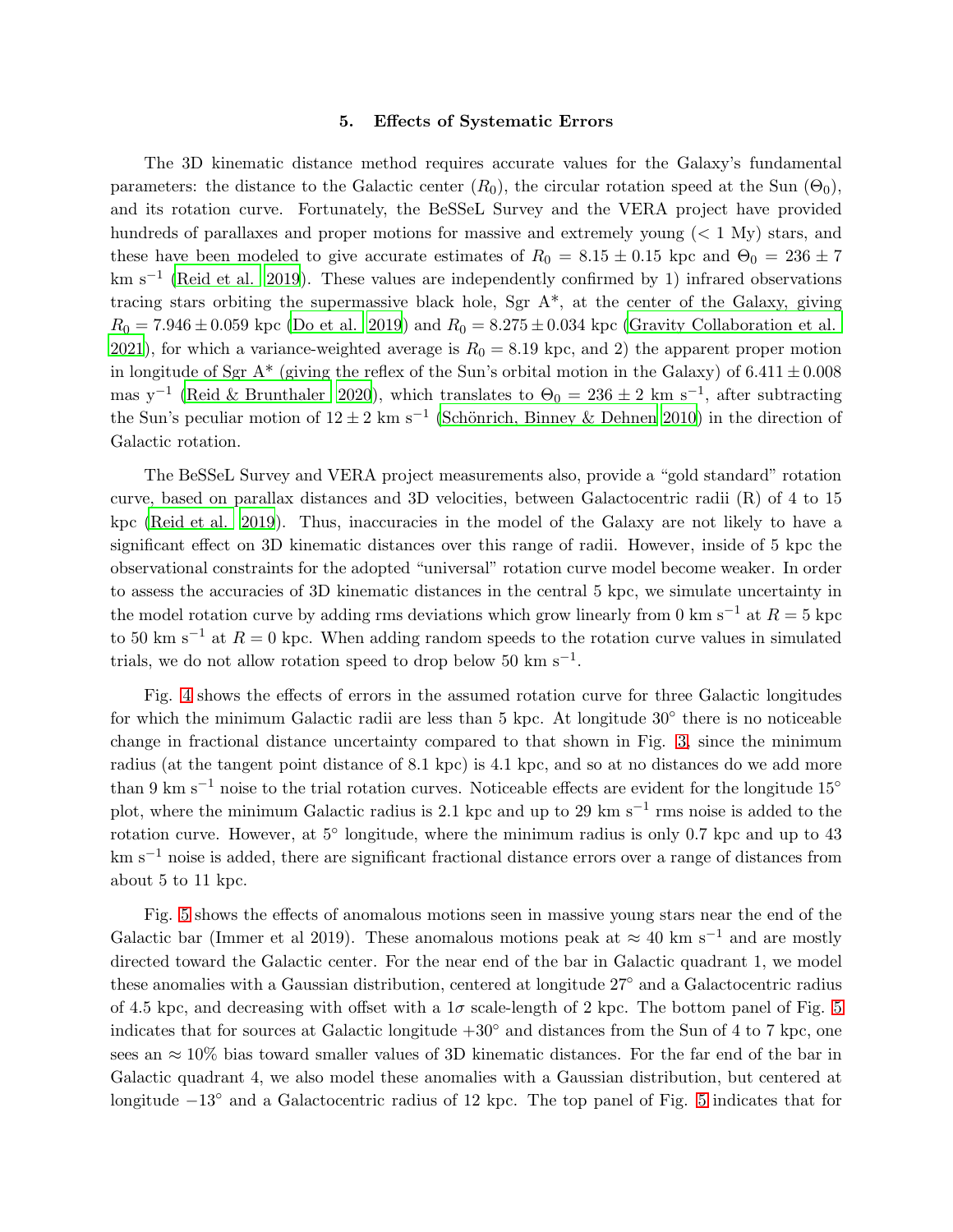

<span id="page-7-1"></span>Fig. 4.— Fractional distance error versus true distance for simulated data allowing for significant uncertainty in the assumed rotation curve speed within 5 kpc of the Galactic center (at a distance of 8.15 kpc from the Sun) in addition to random motions. See Fig. [3](#page-5-0) caption for other details.

sources at Galactic longitude −15<sup>°</sup> and at distances from the Sun of 11 to 13 kpc, one again sees an  $\approx 10\%$  bias toward smaller values of 3D kinematic distances. These bias are similar for the cases of 7 km s<sup>-1</sup> (solid red lines) and 20 km s<sup>-1</sup> (dashed blue lines) added noise, since the anomalous motions are systematic and tend to dominate.

### 6. Conclusions and Outlook

<span id="page-7-0"></span>In this paper, we have examined the precision and accuracy of 3D kinematic distance estimates in several ways. First, we compared these estimates against trigonometric parallax distances for large numbers of masers associated with massive young stars. These demonstrated a good corresponce between the two methods for stars with distances <sup>&</sup>gt;<sup>∼</sup> 8 kpc, and indicated that 3D kinematic distances can be more accurate than parallax measurments. For more nearby stars, 3D kinematic distances displayed a modest bias of  $\approx 1$  kpc toward larger distances.

In order to better assess accuracies and biases for 3D kinematic distances, we simulated large numbers of sources with (1D) random motions of 7 and 20 km s<sup>-1</sup> and evaluated the statistical properties of such distances estimates. Random motions of 7 km s<sup> $-1$ </sup> per velocity component (corresponding to 12 km s−<sup>1</sup> for the full velocity magnitude) are representative of Viral motions of within giant molecular clouds. For these simulations, we find excellent performance of 3D kinematic distances (ie, negligible bias and fractional distance uncertainty less than 10%) for true distances  $\geq 5$  kpc. For smaller distances, a positive bias of ≈ 20% of the true distance is generally seen at 2 kpc true distance and scales with the inverse of true distance. Additional positive biases are seen near tangent point distances of 4 to 8 kpc for Galactic longitudes of 60<sup>°</sup> and 5<sup>°</sup>, where line-of-sight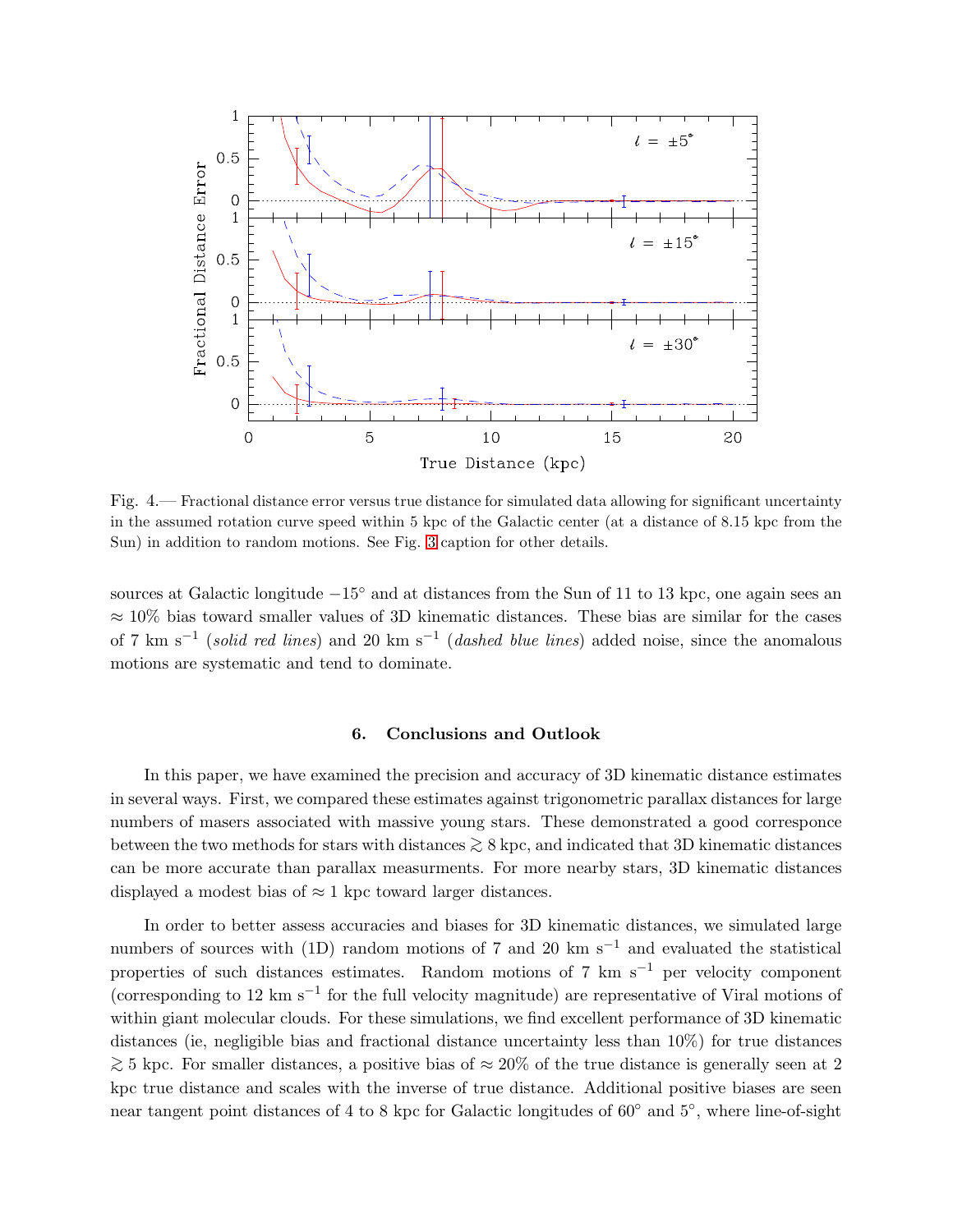

<span id="page-8-0"></span>Fig. 5.— Fractional distance error versus true distance for simulated data allowing for anomalous motions near the end of the Galactic bar toward the Galactic center in addition to random motions. The far end of the bar is near  $-15°$  at 12 kpc (top panel). The near end of the bar is near  $+30°$  at 4 kpc (bottom panel). See Fig. [3](#page-5-0) caption for other details.

velocity gradients are small and secondary peaks in the distance PDFs can become favored.

We also used simulations to assess the effects of systematic errors in the assumed rotation curve in the inner Galaxy, as well as for a region near the end of the Galactic bar where large non-circular motions have been noted. For distances near 8 kpc and Galactic longitudes  $\lesssim 15^{\circ}$ , uncertainty in the rotation curve produces a noticeable increase in dispersion in distance estimates, and at longitude 5<sup>°</sup> the dispersion becomes comparable to distance. Anamalous motions, as seen for massive young stars near the end of the Galactic bar in Galactic quadrant 1, generally produce negative 3D kinematic distance biases of  $\lesssim 10\%$ .

Simulations assuming large random 1D velocities of 20 km s−<sup>1</sup> (corresponding to 3D magnitudes of 35 km s<sup>-1</sup>), as would be expected produce larger dispersions and biases compared to the 7 km s<sup>-1</sup> simulations. However, for Galactic longitudes with magnitudes  $\lesssim 120^{\circ}$  and distances  $\gtrsim 10$  kpc, 3D kinematic distances still perform very well.

3D kinematic distances have some obvious applications. Directly mapping the spiral structure of the Milky Way has proven to be a challenging enterprise, since distances are very large and dust extinction blocks most of the Galactic plane at optical wavelengths. Thus, Gaia, even with a parallax accuracy approaching  $\pm 0.01$  mas, cannot freely map the Galactic plane. However, VLBI is unaffected by extinction and can detect masers associated with young stars that best trace spiral structure. While a parallax with 12% accuracy has been measured for a water maser associated with a massive young star on the far side of the Milky Way at 20 kpc distance, obtaining large numbers of such measurements would require an enormous amount of observing time. However, for such distant massive, young stars (with random 1D motions near 7 km s<sup>-1</sup>), 3D kinematic distances have intrinsic accuracy better than can generally be achieved with parallax measurements, and they can be obtained for large numbers of stars with only modest amounts of observing time. This will facilitate tracing spiral structure across the entire Milky Way.

Finally, we note that knowledge of distance to X-ray binaries is crucial to understanding